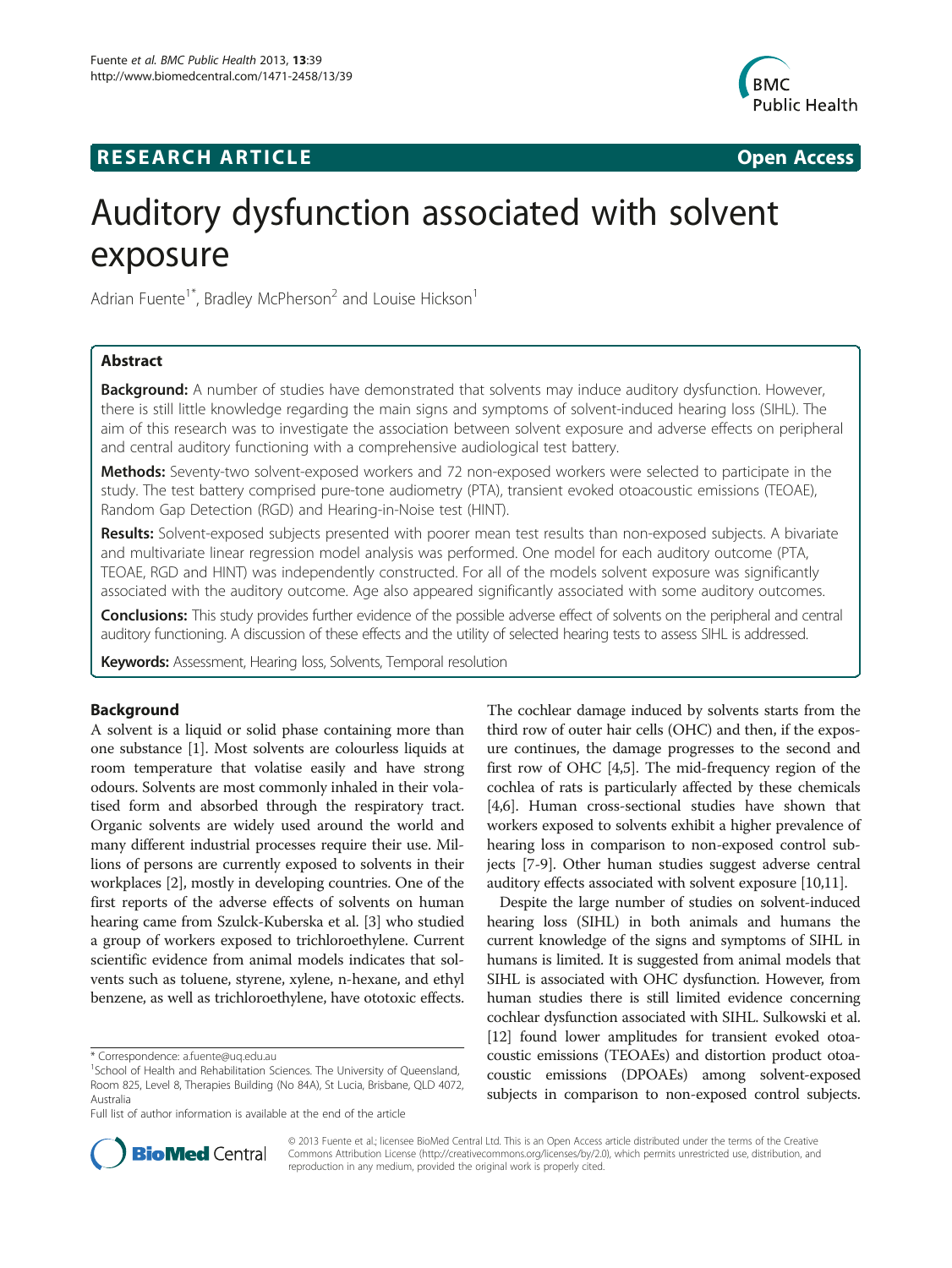Johnson et al. [\[13\]](#page-11-0) found significant differences between solvent-exposed and control subjects for the input/output function of the DPOAE only at lower intensities. However, no differences for TEOAE and DPOAE amplitudes were observed between groups in that study. Thus, further research is needed to determine OHC dysfunction in human subjects exposed to solvents. Lower amplitudes for TEOAEs or DPOAEs may be the key for the early detection of SIHL.

Most of the studies conducted in human populations exposed to solvents have mainly investigated audiometric pure-tone thresholds. Some studies have further investigated the central auditory nervous system (CANS) [[11,13](#page-11-0)-[18](#page-11-0)] and the results suggest CANS dysfunction is associated with solvent exposure. CANS dysfunction is likely to affect speech perception in noise. However, there is scant knowledge regarding the possible difficulties solvent-exposed subjects may encounter understanding speech in the presence of background noise. There is little evidence as well in terms of which aspects of the function of the CANS are adversely affected by solvent exposure.

In summary, most of the human investigations on SIHL have used pure-tone audiometric results as the hearing outcome studied. Only a small number of studies have further investigated the CANS in human subjects exposed to solvents. Still fewer studies have investigated both OHC and the CANS in the same samples of solvent-exposed subjects. The present study aimed to obtain reliable, objective data on other expressions of SIHL beyond pure-tone thresholds, such as potential central auditory dysfunction and speechin-noise difficulties. The other important issue is the possible added value of OAE measurements, which are suggested to be more sensitive and predictive of cochlear dysfunction induced by ototoxic agents. For the aforementioned research aims the use of a comprehensive audiological test battery was devised.

## Methods

## Study design

This is a cross-sectional study of subjects exposed to solvents (study group) and subjects without solvent exposure (control group). The data presented in this article came from a larger study investigating the oto-and neuro-toxic effects of solvents.

## Ethical approval

All research procedures were approved prior the commencement of the study by the Ethics Committee of the Faculty of Medicine, University of Chile.

#### Study participants and data collection

A non-probability, convenience sampling technique was used to select workers exposed to solvents. Two paint making factories from Santiago, Chile, gave access to

their facilities. Initial inclusion criteria included (a) solvent exposure for at least 1 year, (b) age between 18 and 55 years, (c) noise exposure below 85 dBA in the workplace, and (d) job categories where workers were directly exposed to solvents. These job categories included maintenance engineers, production supervisors, machine operators, quality control employers, helpers, mixers, and hazardous waste handlers. For each solvent-exposed subject who was eligible (see further selection criteria below) to be included in the final sample, an educational level-matched non-exposed control subject was selected. Educational level was defined as incomplete secondary education, complete secondary education or tertiary studies. Non-exposed control group subjects were non-academic personnel of the University of Chile who were recruited through public advertisements and by word-of-mouth.

Each participant (from both groups) was individually scheduled for a single 150-minute appointment at the audiology laboratory, Faculty of Medicine, University of Chile. The session was conducted by the first author who is a trained audiologist. The assessment session started with an oral explanation about the research aims and procedures to be used. Subjects were invited to ask for clarification in case something was not clear. Also, an informed consent form was provided. Subjects were asked to read the form and sign it if they agree to proceed with the interview and auditory assessment. None of the subjects refused to proceed. Once the research aims and assessment procedures were clear an interview based on a questionnaire adapted from the Noisechem questionnaire [[19](#page-11-0)] was carried out in both solvent-exposed and control group subjects. This questionnaire addressed subject ear history and medical conditions that may be associated with the onset of auditory dysfunction; occupational history (e.g., previous jobs exposed to noise, use of solvents, use of hearing and respiratory protection at work, and tenure at each workplace); and non-occupational noise exposure. The questionnaire was utilised for two main reasons, (1) to select only subjects with an absence of variables that may be related to auditory dysfunction, and (2) to explore covariates such as smoking, alcohol consumption, years working at the factory exposed to solvents, and previous noise exposure for further inclusion in multivariate analyses. Based on the questionnaire data subjects were excluded from the final sample if they presented with one or more of the following variables (a) history of middle ear infections, (b) treatment with ototoxic drugs, and (c) medical conditions such as diabetes, metabolic dysfunction, past head trauma, neurological disorders and kidney failure. Following the interview, bilateral otoscopy and tympanometry were carried out. Only subjects with an absence of visible pathologic alteration of the ear canal and normal type A tympanometric results (tympanic peak pressure between −100 and +50 daPa and static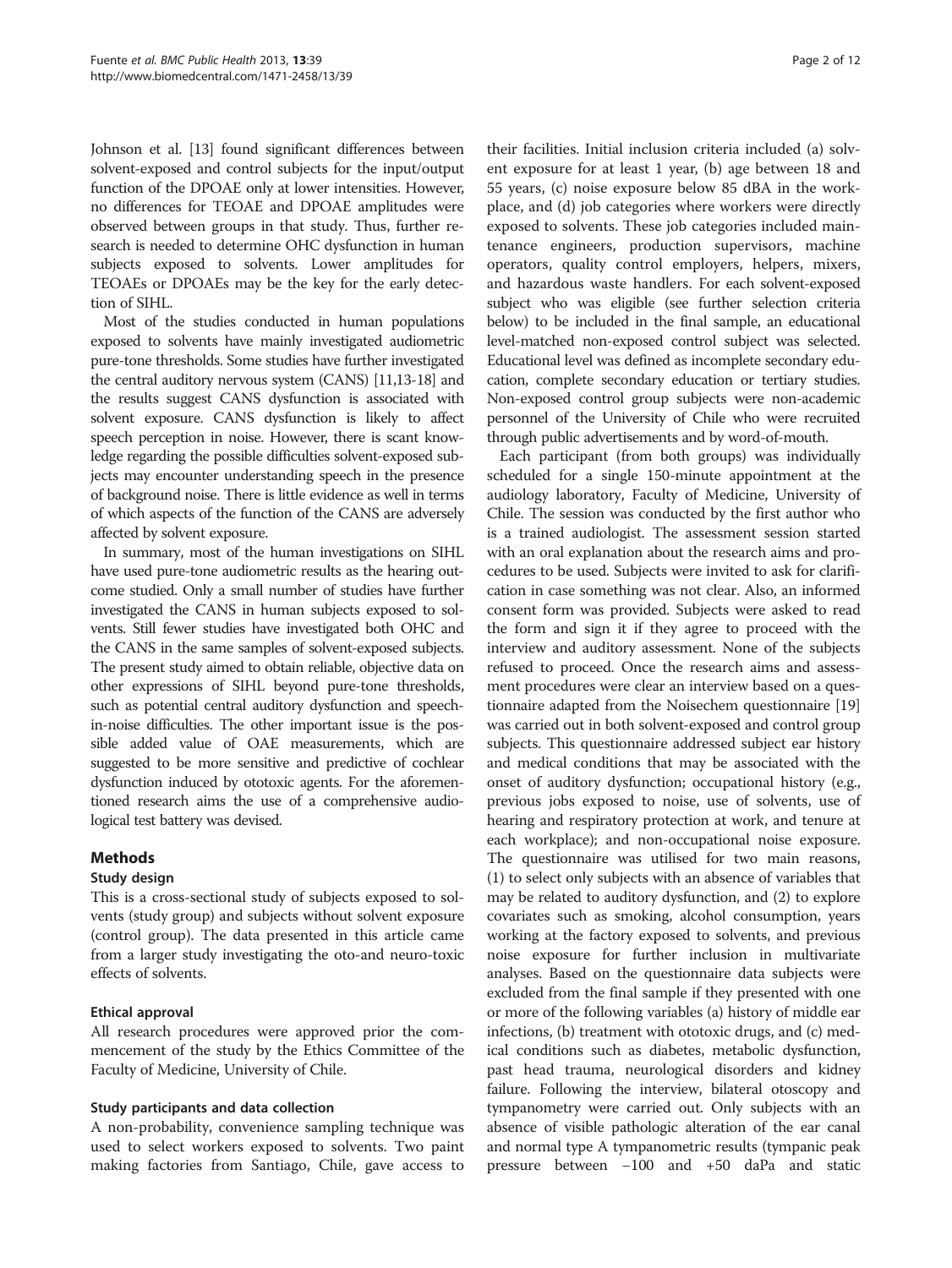compliance  $\geq 0.2$  mL) [[20](#page-11-0)] were included in the sample. All selected subjects within the same session were then evaluated with a comprehensive battery of hearing tests investigating pure-tone thresholds, OAEs, CANS through a temporal processing task and speech perception in quiet and in noise. The order of testing was the same for all subjects.

#### Workplace environment

The main task of both factories was the manufacture of paints. Methyl ethyl ketone (MEK), toluene, xylene and Stoddard solvent (mineral spirits) were used in major quantities but many other solvents including benzol, esters and alcohols were also regularly used in the factories. Previous records of airborne solvent concentrations were available from both factories, and the mean concentrations are shown in Table 1. The mean airborne concentrations for MEK, toluene, xylene and Stoddard solvent were calculated based on 15 single measurements of airborne solvent vapour concentrations which were available from both factories. Tubes of activated carbon were used to obtained air samples in a total of 7 workstations between 2004 and 2007. The components used in both paint-making factories are mixed in different concentrations depending on the desired production outcome. Workers were therefore exposed to different mixtures of solvents over time. Solvents were used in the following processes: a) at the beginning of the process when the pigment is premixed with resin, one or more solvents are added to form a paste; b) the paste mixture is then taken to a sand-mill or in a high-speed dispersion tank to disperse the premixed paste; c) the paste must then be thinned to produce the final product by agitation in large kettles with specific amounts/ types of solvents according to the desired product; d) the finished paint is then pumped into the canning room. Waste containing solvents is also generated during the production process. Specific personnel handle the waste created, and solvents are also used for cleaning purposes.

#### Audiological assessment Audiometric thresholds

Pure-tone air-and bone-conduction thresholds were obtained using an Interacoustics AC33 clinical audiometer with TDH-39P headphones (calibrated according to ISO 389 series). Pure-tone measurements were all conducted in a double-walled sound treated room meeting ISO 8253–1 standards of ambient sound pressure levels. Air conduction pure-tone thresholds from 250 to 8000 Hz were obtained. The presentation order was as follows: 1000, 2000, 3000, 4000, 6000, 8000, 500, and 250 Hz. The modified Hughson and Westlake [\[21](#page-11-0)] procedure described by Carhart and Jerger [[22\]](#page-11-0) was used to obtain the hearing thresholds. Also, bone-conduction pure-tone thresholds from 500 to 4000 Hz were obtained. The

presentation order was as follows: 1000, 2000, 3000, 4000, and 500 Hz. Stimuli were delivered to each mastoid through a Radioear B-71 bone vibrator. The same procedure as for air-conduction thresholds was utilised to obtain the bone conduction hearing thresholds. Subjects with a conductive component in the audiogram (presence of an air-bone gap at two or more frequencies equal or higher than 10 dB HL) were excluded from the final sample. For the purpose of the statistical analysis, the binaural average of pure-tone thresholds for both ears at 500, 1000, 2000, 3000, 4000, 6000 and 8000 Hz (PTA) was used. The binaural average of pure-tone thresholds (PTA) is expressed by the following equation: [(right ear threshold at  $500 + 1000 + 2000 + 3000 + 1000$  $4000 + 6000 + 8000$  Hz) + (left ear threshold at 500 +  $1000 + 2000 + 3000 + 4000 + 6000 + 8000$  Hz $]/14$ ].

#### Transient evoked otoacoustic emissions (TEOAEs)

A portable Echoport plus (Otodynamics, London, calibrated according to manufacturer recommendations) was utilised for TEOAEs. This equipment was connected to a desktop computer which had ILO 88 OAE analysis software. Stimuli were delivered to the ears via an adult B type ILO otoacoustic emissions probe [[23\]](#page-11-0). The evoked stimuli used were 80 μs rectangular clicks presented at 80 ± 2 dB peSPL. Nonlinear click stimuli were used. The response time window was set at  $2.5 - 20$  ms and the band-pass filter was set in the range from 500 Hz to 5000 Hz. TEAOEs were analysed by deriving the mean response for each ear in dB SNR. Amplitudes at each frequency band were also examined. The binaural response of TEOAEs in dB SNR was then calculated and further used in the statistical analyses. The binaural average of the mean amplitude of TEOAEs is expressed by the following formula: (mean TEOAEs dB SNR right ear + mean TEOAEs dB SNR left ear)/2.

## Random Gap Detection test –a measure of the function of temporal processing within the CANS

This test was used to assess temporal resolution, which is an aspect of temporal processing within the CANS [[24](#page-11-0)]. This procedure was carried out using the test compact disk

Table 1 Means, standard deviation, and range of airborne concentrations for methyl ethyl ketone (MEK), toluene, xylene and Stoddard solvent for the workplaces of the selected subjects from both paint making factories

| Solvent                | Mean (S.D)      | Range          |
|------------------------|-----------------|----------------|
| $MEK$ (n=15)           | 8.68 (11.39)    | $0.01 - 32.5$  |
| Toluene (n=15)         | 13.69 (25.53)   | $0.01 - 114.8$ |
| $X$ ylene (n=15)       | 26.48 (41.86)   | $0.2 - 173.1$  |
| Stoddard solvent (=15) | 111.91 (236.63) | $0.01 - 1300$  |
| n= number of records.  |                 |                |

Values are mg/m3.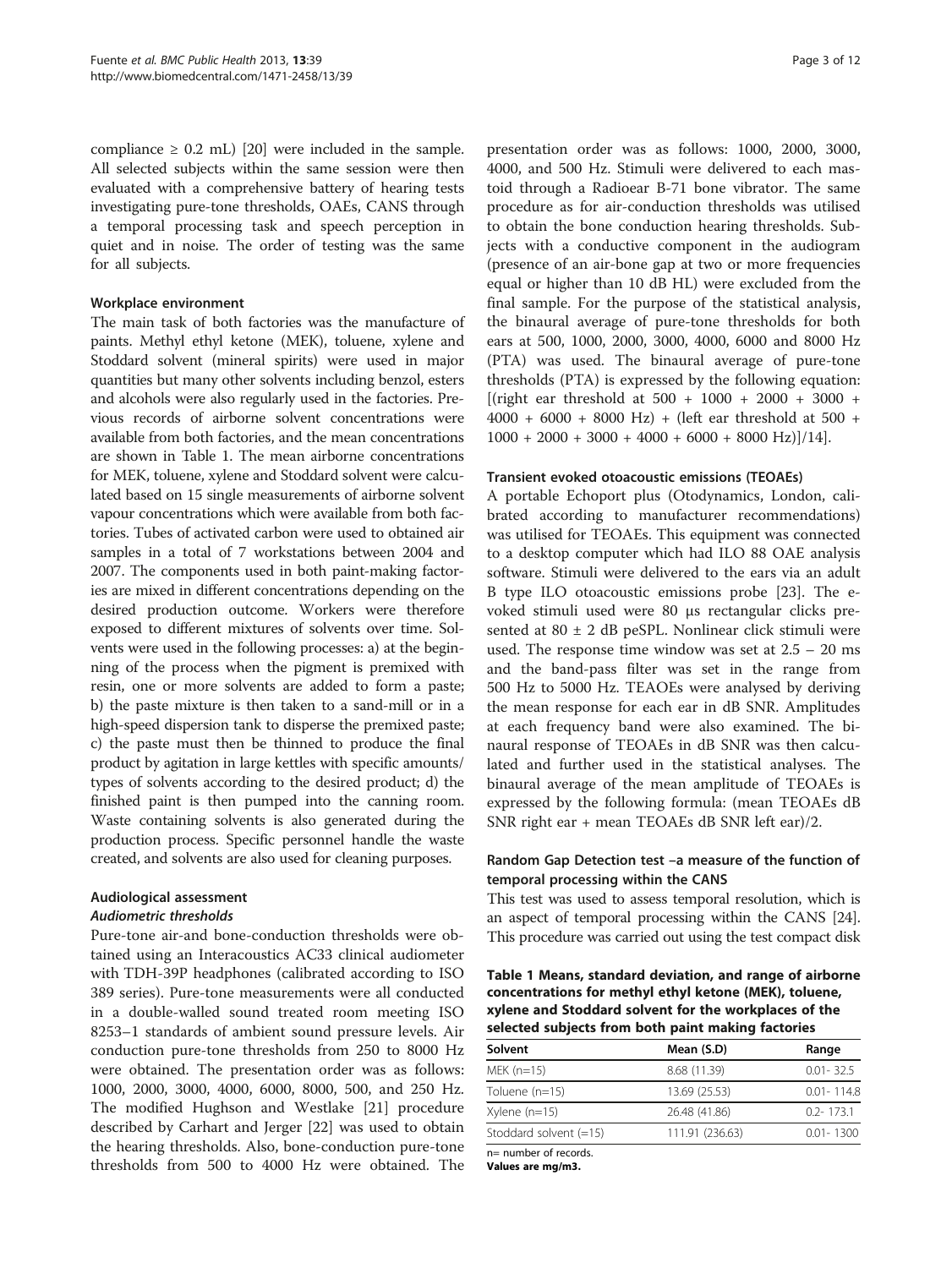[[25](#page-11-0)] and a compact disk player (LG 7311 N) which was connected to the audiometer mentioned above. A 1000 Hz calibration tone recorded on the compact disk was used to determine output intensity. At 50 dB HL, stimuli comprising two tones that differed in their onset time were presented binaurally. Subjects were asked to state whether they heard one or two tones at each presentation. Thresholds in milliseconds for each frequency tested (500, 1000, 2000, and 4000 Hz) and for click stimuli were calculated. Thresholds were defined as the minimum difference in milliseconds between the onset of both stimuli that was detected by the subject. For the purpose of analysis, the binaural average of random gap detection thresholds at 500, 1000, 2000, and 4000 Hz, and clicks (RGD) was used. The binaural average of random gap detection thresholds is expressed by the following equation: (binaural gap detection threshold at 500 + 1000 + 2000 + 4000 Hz + clicks)/5.

## Speech discrimination in quiet and in noise

The Hearing-in-Noise Test—HINT [\[26\]](#page-11-0) with Latin American Spanish sentence module— was utilised to investigate speech discrimination in quiet and in noise. Stimuli (sentences) and noise were delivered via TDH-39P headphones. The HINT system, including the headphones, was calibrated according to manufacturer recommendations. HINT headphones use digital filtering that simulates the head-related transfer functions that would occur in the sound field. To calculate the speech reception threshold (SRT) in quiet a set of 20 sentences were presented binaurally (HINT SRT). Subjects were asked to repeat each sentence heard. The sentences were presented using an adaptive procedure where the sentence levels are varied according to the accuracy of the listener's responses. Then, to assess speech discrimination in noise, signal-to-noise ratios (SNRs) required for 50% speech discrimination were calculated for different noise and sentence conditions. The HINT noise is spectrally matched to the average long term spectrum of the sentences. Therefore, on average the SNR is approximately equal to all frequencies [\[26\]](#page-11-0). The SNRs are obtained with an adaptive psychophysical procedure. Three sentence-in-noise conditions were tested with HINT. First, a set of 20 sentences and the masking noise were simultaneously presented from the same location (in front of the subject), that is, no spatial separation between the noise and the sentences (HINT 1). Then, noise was presented to the right ear and a new set of 20 sentences were simultaneously presented to the front (HINT 2). The third condition implied the presentation of noise to the left ear and a new set of 20 sentences simultaneously presented to the front (HINT 3). Finally, a composite score was calculated by combining the results of HINT 1, HINT 2, and HINT 3 (HINT composite). For the purpose of analysis, the binaural speech discrimination in quiet score (HINT SRT) and binaural speech discrimination in noise score (HINT composite) were used.

#### Data analysis

Considering that age is an important covariate for hearing outcomes a Mann–Whitney test was computed in order to test for possible age differences between solvent-exposed and non-exposed subjects. Significant differences were considered at  $\alpha$  < 0.05.

Audiometric pure-tone thresholds for each ear at each frequency (250–8000 Hz) were compared between solventexposed and non-exposed control subjects using Mann– Whitney tests with a Bonferroni adjustment of the p-value due to multiple comparisons of the same hearing outcome. The total number of comparisons was 16, thus the adjusted p-value for significance was 0.003. Mann–Whitney tests were also computed to investigate possible significant differences between solvent-exposed and non-exposed control subjects for the hearing outcomes of TEOAEs, RGD, HINT SRT and HINT Composite. Significant differences were considered at  $\alpha$  < 0.05.

Simple linear regression analyses were carried out to examine associations between hearing outcomes (PTA, TEOAEs, RGD, HINT SRT and HINT composite) and the continuous covariates of age, smoking (number of cigarettes per week), alcohol consumption (number of drinks per month), and number of years working at the factory exposed to solvents. All factors were considered to be continuous variables. In addition, the categorical variables of gender, presence or absence of previously occupational noise exposure, and presence or absence of shooting practice were compared to hearing outcomes using simple linear regression. Multiple linear regressions were then performed to separately model the association between each of the five hearing outcome measures and the risk factors for auditory dysfunction tested in the simple linear regression models. A backward elimination technique was used with each model to select those risk factors remaining significant in the adjusted analysis, using a selection criterion of α < 0.05. In order to investigate the possible confounding effect of age, the models included the interaction term between solvent exposure group (exposed versus nonexposed) and age. The 95 percent confidence level ( $\alpha$  = 0.05) was used in all tests of significance for the simple and multiple linear regressions and all statistical analyses were carried out using SPSS 14.0.

## Results

Initially, a total of 83 solvent-exposed workers and 79 nonexposed control subjects attended the assessment session. Eleven solvent-exposed subjects and 7 non-exposed control subjects were excluded from the sample due to the presence of variables which were part of the exclusion criteria. Five solvent-exposed and 1 control group subject were excluded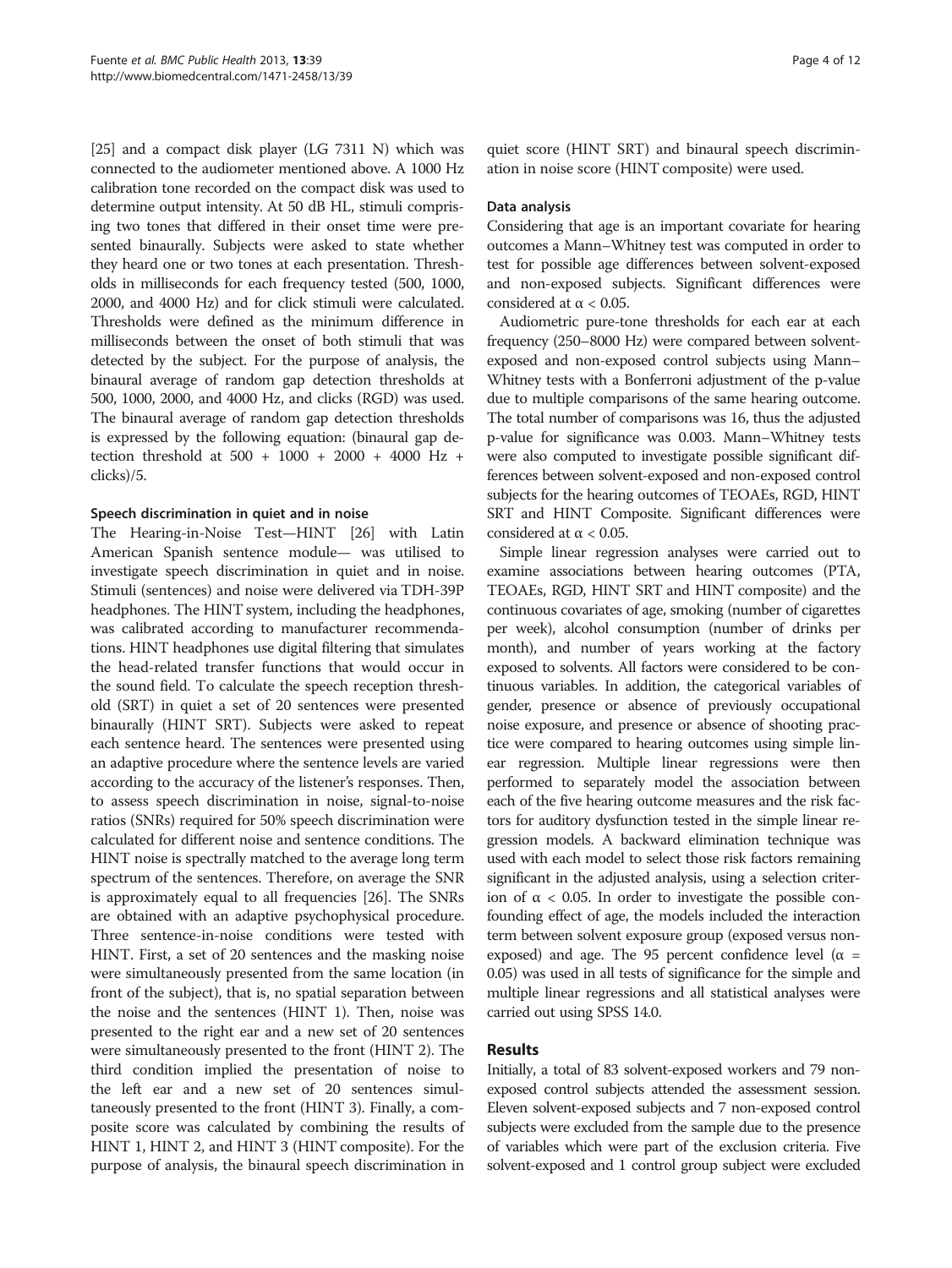due to history of otitis media, 2 solvent-exposed subjects were excluded due to history of head trauma, 3 solventexposed subjects and 2 control-group subjects were excluded due to obstructive cerumen in their ear canals, 1 solvent-exposed subject and 4 non-exposed control subjects were excluded due to tympanometric results different than Type A and/or the presence of a conductive component in the audiogram. Thus, the final sample which was further studied comprised 72 solvent-exposed subjects, and 72 educational-level matched, non-exposed control subjects. Table 2 summarises the demographics and other characteristics of both groups. The group of solvent-exposed subjects was comprised of fewer females than the control group, and they also were slightly older than control group subjects.

## Group comparisons

No significant age differences were found between the final samples of solvent-exposed (n=72) and non-exposed control (n=72) groups (Z=  $-1.72$ , P > 0.05).

Figure [1](#page-5-0) shows the mean air conduction pure-tone thresholds (250–8000 Hz) for the right and left ears for solvent-exposed and non-exposed control subjects. Both groups of subjects presented with grand mean pure-tone hearing thresholds within the normal range (equal or better than 25 dB HL). However, solvent-exposed subjects presented with significantly ( $p < 0.003$ ) worse pure-tone thresholds than non-exposed control subjects for 1000, 2000 and 3000 Hz for the right ear, and for 1000, 2000, 3000 and 8000 Hz for the left ear.

Figure [2](#page-5-0) shows the mean dB SNR for TEOAEs for the right and left ears for both groups. Solvent-exposed subjects presented with significantly lower ( $p < 0.01$ ) dB SNR than

non-exposed control subjects for the TEAOEs in both ears. Table [3](#page-6-0) shows the mean, SD, minimum and maximum for each group of subjects for RGD subtests and HINT subtests. Solvent-exposed subjects presented with significantly  $(p < 0.05)$  poorer results than non-exposed control subjects for all RGD subtests and for HINT SRT, HINT 1, HINT 2 and HINT composite. No significant ( $p > 0.05$ ) differences between groups were observed for HINT 3.

#### Bivariate and multivariate regression analyses

Using simple (bivariate) linear regression analyses, the variables significantly associated with the mean air conduction hearing threshold (PTA, binaural average of audiometric hearing thresholds for 500–8000 Hz) were age, solvent exposure and years of factory work exposed to solvents. Variables significantly associated with the mean total TEOAE response amplitude (dB SNR) included gender, solvent exposure and years of factory work exposed to solvents. Variables significantly associated with RGD were age, solvent exposure, years of factory work exposed to solvents and past noise exposure. Variables significantly associated with HINT SRT were age, solvent exposure and years of factory work exposed to solvents. Finally, the variables significantly associated with HINT composite included age, solvent exposure and years of factory work exposed to solvents.

Using multiple linear regression analyses for each hearing outcome independently, the mean air conduction hearing threshold (PTA, binaural average of audiometric hearing thresholds for 500–8000 Hz), the mean total TEOAE response amplitude (dB SNR), mean score for RGD, mean score for HINT SRT, and mean value for

| <b>Variables</b> | All $(n=144)$            |                          |                          | Group $1(n=72)$ |        |           |              | Group $2(n=72)$ |              |  |
|------------------|--------------------------|--------------------------|--------------------------|-----------------|--------|-----------|--------------|-----------------|--------------|--|
|                  | Mean                     | Median                   | Range                    | Mean            | Median | Range     | Mean         | Median          | Range        |  |
| Age (years)      | 38.7 (7.8)               | 38.0                     | 22-55                    | 39.9 (8.5)      | 43.0   | $22 - 52$ | 37.5(7.1)    | 36.0            | $26 - 55$    |  |
| Gender           |                          |                          |                          |                 |        |           |              |                 |              |  |
| Female           | 20                       |                          |                          | 6               |        |           | 14           |                 |              |  |
| Male             | 124                      |                          |                          | 66              |        |           | 58           |                 |              |  |
| <b>PNE</b>       | 30                       |                          |                          | 27              |        |           | 3            |                 |              |  |
| Shooting         |                          |                          |                          |                 |        |           |              |                 |              |  |
| <b>WP</b>        | 3                        |                          |                          | 3               |        |           | 0            |                 |              |  |
| NP               | 39                       |                          |                          | 33              |        |           | 6            |                 |              |  |
| Tenure           | $\overline{\phantom{a}}$ | $\overline{\phantom{a}}$ | $\overline{\phantom{a}}$ | 15.8(8.1)       | 16.5   | $2 - 34$  | $\mathbf{0}$ | $\mathbf{0}$    | $\mathbf{0}$ |  |
| Smoking          | 21.26 (30.7)             | 14.0                     | $0 - 140$                | 26.8(32.1)      | 14.0   | $0 - 140$ | 18.7 (15.8)  | 12              | $0 - 80$     |  |
| Alcohol          | 17.4 (17.8)              | 13.5                     | $0 - 60$                 | 15.6(16.3)      | 13.5   | $0 - 60$  | 31.2 (24.4)  | 27              | $0 - 60$     |  |

Note. Group 1: Solvent-exposed workers Group 2: Non-exposed workers.

() Standard deviation.

Alcohol. Number of drinks per month.

Smoking. Number of cigarettes per week.

Tenure. Years working at the factory exposed to solvents.

PNE. Number of subjects who have been exposed to noise in previous jobs.

Shooting WP. Number of subjects who have shot wearing hearing protection.

Shooting NP. Number of subjects who have shot without wearing hearing protection.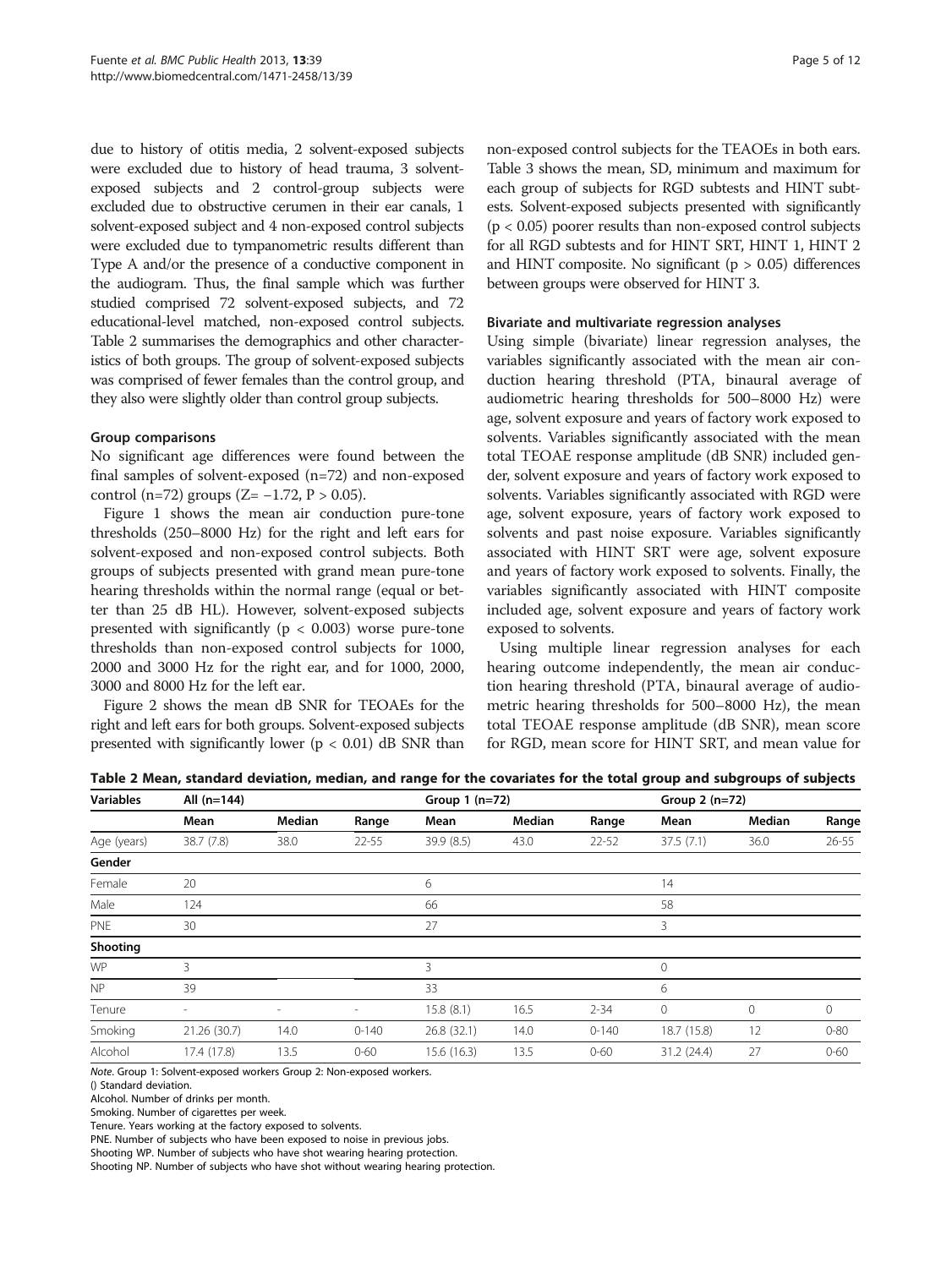<span id="page-5-0"></span>

HINT composite were not significantly predicted by smoking and shooting practice. As Table [4](#page-6-0) shows, the variables remaining significantly associated with PTA in the final multivariate model were age and solvent exposure. The total response for TEOAE (500–5000 Hz, Table [5](#page-7-0)) was best predicted by alcohol consumption and solvent exposure. The mean score for RGD subtests (500, 1000, 2000, 4000 Hz, and clicks, Table [6](#page-8-0)) was best predicted by age, solvent exposure and past noise exposure. The mean score for HINT SRT (Table [7\)](#page-8-0) was best predicted by age

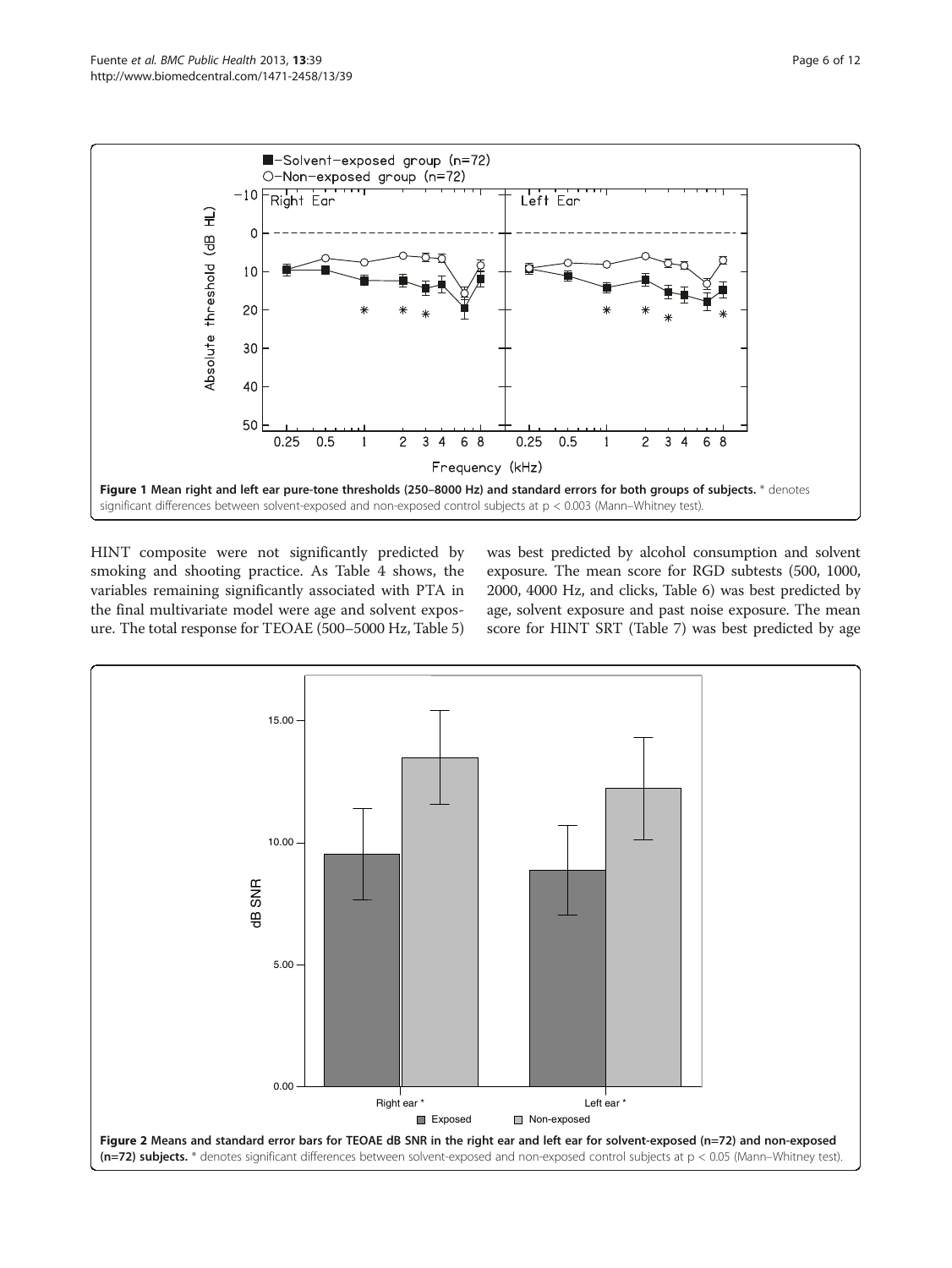| Page 7 of 12 |  |  |
|--------------|--|--|
|              |  |  |

| Solvent-exposed subjects (n=72) |          |       | Non-exposed subjects (n=72) |         |          | p-value (Mann-Whitney Test) |                |         |            |
|---------------------------------|----------|-------|-----------------------------|---------|----------|-----------------------------|----------------|---------|------------|
|                                 | Mean     | S.D.  | Min                         | Max     | Mean     | S.D.                        | Min            | Max     |            |
| <b>RGD 0.5</b>                  | 12.46    | 10.65 | 2                           | 60      | 8.16     | 6.94                        | 2              | 25      | $p=0.013$  |
| RGD <sub>1</sub>                | 14.46    | 10.38 | $\mathcal{P}$               | 60      | 7.02     | 4.25                        | 2              | 15      | P < 0.0001 |
| RGD <sub>2</sub>                | 14.24    | 13.26 | 2                           | 60      | 8.26     | 6.25                        | 2              | 30      | $p=0.001$  |
| RGD <sub>4</sub>                | 15.17    | 12.66 | 2                           | 60      | 9.45     | 8.18                        | 2              | 50      | $p=0.001$  |
| <b>RGD C</b>                    | 10.34    | 7.57  | $\mathcal{P}$               | 40      | 7.40     | 6.39                        | $\overline{2}$ | 25      | $p=0.017$  |
| <b>HINT SRT</b>                 | 19.99    | 6.61  | 12.60                       | 54.80   | 16.19    | 3.52                        | 11.00          | 26.20   | p<0.0001   |
| HINT <sub>1</sub>               | $-3.37$  | 1.29  | $-5.50$                     | 2.40    | $-4.02$  | 0.75                        | $-5.10$        | $-1.80$ | $p=0.004$  |
| HINT <sub>2</sub>               | $-11.03$ | 1.79  | $-13.8$                     | $-2.20$ | $-11.78$ | 1.02                        | $-13.6$        | $-9.40$ | $p=0.012$  |
| HINT <sub>3</sub>               | $-11.21$ | 1.83  | $-14.7$                     | $-2.20$ | $-11.73$ | 1.13                        | $-13.6$        | $-9.40$ | $p=0.140$  |
| <b>HINTC</b>                    | $-7.26$  | 1.27  | $-8.50$                     | 0.10    | $-7.94$  | 0.83                        | $-11.1$        | $-5.90$ | $p=0.001$  |

<span id="page-6-0"></span>Table 3 Mean, standard deviation, minimum and maximum for RGD, and HINT for both groups

Note. RGD 0.5. Random gap detection subtest 500 Hz. Scores are in milliseconds.

RGD 1. Random gap detection subtest 1000 Hz. Scores are in milliseconds.

RGD 2. Random gap detection subtest 2000 Hz. Scores are in milliseconds.

RGD 4. Random gap detection subtest 4000 Hz. Scores are in milliseconds.

RGD C. Random gap detection subtest clicks. Scores are in milliseconds.

HINT. Hearing-in-noise test. Scores are in dB signal-to-noise ratio. HINT SRT: binaural speech recognition threshold for sentences in quiet; HINT 1: noise and sentences delivered at 0° azimuth; HINT 2: noise delivered to the right ear (90° azimuth) and sentences delivered to the front (0° azimuth); HINT 3: noise delivered to the left ear (270° azimuth) and sentences delivered to the front (0° azimuth); HINT C: composite value calculated combining the previously three HINT conditions.

and solvent exposure. The mean value for HINT composite (Table [8](#page-9-0)) was best predicted only by solvent exposure.

## Discussion

#### Effects of solvents on pure-tone thresholds

Solvent-exposed subjects presented with poorer hearing thresholds than non-exposed control subjects for the mid to high frequency region (1000, 2000 and 3000 Hz in the right ear, and 1000, 2000, 3000 and 8000 Hz in the left ear). In the bivariate models solvent exposure was significantly associated with the binaural average of

hearing thresholds (500–8000 Hz). Similarly, age and years of factory work exposed to solvents were significantly associated with this auditory outcome. In the final multivariate model, only age and solvent exposure were significant predictors of the binaural average of hearing thresholds (500–8000 Hz). All these results suggest that solvents, even in the absence of excessive noise exposure, have a deleterious effect on pure-tone thresholds. This finding is in agreement with previous human and animal research evidence (see Fuente & McPherson [\[27\]](#page-11-0) for review). Regarding the frequency region affected by solvents,

Table 4 Bivariate and multivariate linear regression analysis for PTA (500 Hz-8000 Hz) outcome

| <b>Bivariate model</b> |             |           |          | Multivariate model |       | Final multivariate model |       |          |
|------------------------|-------------|-----------|----------|--------------------|-------|--------------------------|-------|----------|
| Characteristic         |             | Beta      | p        | Beta               | p     | Characteristic           | Beta  | p        |
| Age                    |             | 0.411     | p<0.0001 | 0.089              | 0.894 | Age                      | 0.365 | p<0.0001 |
| Male                   |             | 0.056     | 0.594    | $-0.248$           | 0.093 |                          |       |          |
| Solvent exp.           | EXP         | 0.332     | 0.001    | $-0.122$           | 0.855 | EXP                      | 0.296 | 0.002    |
|                        | <b>NEXP</b> | Reference |          |                    |       |                          |       |          |
| Tenure                 |             | 0.415     | p<0.0001 | $-0.068$           | 0.834 |                          |       |          |
| <b>Risk factors</b>    | Cigarettes  | 0.197     | 0.158    | 0.246              | 0.083 |                          |       |          |
|                        | Alcohol     | 0.200     | 0.152    | 0.278              | 0.043 |                          |       |          |
|                        | ShootWP     | $-0.060$  | 0.635    | 0.040              | 0.754 |                          |       |          |
|                        | ShootNP     | $-0.035$  | 0.786    | 0.162              | 0.246 |                          |       |          |
|                        | No Shoot    | Reference |          |                    |       |                          |       |          |
|                        | Pastnoise   | 0.174     | 0.095    | 0.117              | 0.377 |                          |       |          |
| <b>Interactions</b>    |             |           |          |                    |       | <b>Interactions</b>      |       |          |
| Age*solvent            |             |           |          | 0.627              | 0.581 |                          |       |          |

Note. Solvent exp: EXP: solvent-exposed group, NEXP: non-exposed group (reference); Tenure: number of years working at the factory exposed to solvents; Cigarettes: Number of cigarettes smoked per week; Alcohol: Number of drinks per month; Shoot WP: history of shooting practice wearing hearing protection; ShootNP: history of shooting practice without wearing hearing protection; No shoot: absence of shooting practice (reference); Pastnoise: history of previous occupational noise exposure; Interaction Age\*solvent: factor of age times solvent group (exposed versus non-exposed).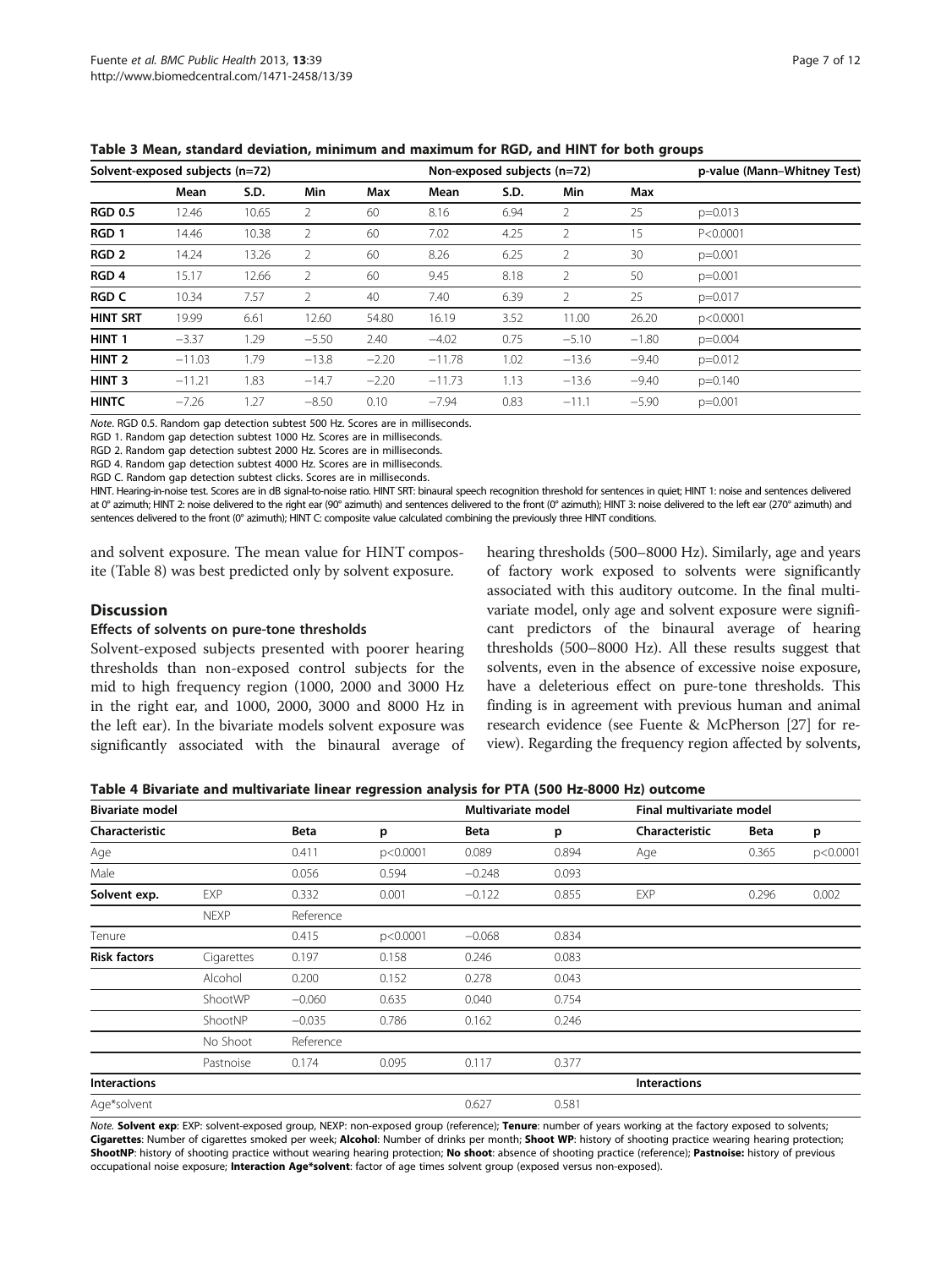<span id="page-7-0"></span>previous studies have found an association between poorer pure-tone thresholds for the mid-and high-frequency range of audiometric frequencies and solvents such as styrene [[28](#page-11-0)]. Sliwinska-Kowalska et al. [\[29](#page-11-0)] reported significantly higher mean audiometric thresholds for a styreneexposed group of workers at 2, 4, and 6 kHz when compared to a noise-only and an unexposed control group. Johnson et al. [\[13](#page-11-0)] reported poorer pure-tone thresholds in the high frequency range (3–8 kHz) for a group of noise-and styreneexposed workers than non-exposed workers. Similarly, Fuente et al. [\[11](#page-11-0)] in a group of workers exposed to a mixture of solvents and with noise exposure below 85 dBA, found a significant association between solvent exposure and the average of pure-tone thresholds between 3000–6000 Hz, which was the range of hearing thresholds included in this multivariate analysis. Chang et al. [[30\]](#page-11-0) found among tolueneand noise-exposed subjects worse hearing thresholds for various frequencies, including 500 Hz. Thus, based on the results of this study and on data from previous research, a broad range of audiometric frequencies are affected by solvent exposure in humans. Animal models have found that solvents, including styrene and toluene, induce cochlear damage in the mid-to high-frequency range which is similar to the findings of this study and most of the studies discussed above.

Age was expected to appear as a significant predictor for hearing thresholds in this study, as it has been extensively documented that this variable is associated with hearing threshold level [\[31,32](#page-11-0)].

#### Effects of solvents on TOAEs

One of the aims of the present research was to investigate the added value of OAEs for the detection of SIHL.

Solvent-exposed subjects presented with significantly lower dB SNR TEOAE responses for the right and left ear as compared to non-exposed control subjects. In the bivariate models gender (male), solvent exposure and years of factory work exposed to solvents were significantly associated with TEOAEs. The multivariate analysis for TEOAEs showed that alcohol consumption and solvent exposure were the only two variables that remained significantly associated with this hearing outcome. This indicates the potential ototoxic properties of solvents in humans and is in agreement with data obtained from animal models [\[4,5,33\]](#page-11-0). It has been suggested from animal models that SIHL is associated with OHC damage. However, from human studies there has still been limited evidence on cochlear dysfunction associated with SIHL. Sulkowski et al. [\[12\]](#page-11-0) found lower amplitudes for TEOAE and distortion product otoacoustic emissions (DPOAE) among solvent-exposed subjects in comparison to non-exposed control subjects. Johnson et al. [[13](#page-11-0)] did not find a significant association between solvent exposure and DPOAE signal level. However, at lower signal levels the input/output function of the DPOAEs styrene-exposed subjects presented with lower amplitudes than controls and subjects only exposed to noise. Therefore, the results of this research provide further evidence that solvents may adversely affect the OHC in human subjects.

Alcohol consumption was a significant predictor for TEAOE results only in the multivariate regression model when accompanied with solvent exposure. This suggests that alcohol consumption may interact with solvent exposure to induce OHC dysfunction. Previous research has demonstrated that acute alcohol consumption may induce a temporary reduction in DPOAE

Table 5 Bivariate and multivariate linear regression analysis for TEOAE outcome

| <b>Bivariate model</b> |             |             |       | Multivariate model |       | Final multivariate model |             |       |
|------------------------|-------------|-------------|-------|--------------------|-------|--------------------------|-------------|-------|
| Characteristic         |             | <b>Beta</b> | p     | Beta               | p     | Characteristic           | <b>Beta</b> | р     |
| Age                    |             | $-0.130$    | 0.256 | 0.213              | 0.786 |                          |             |       |
| Male                   |             | $-0.247$    | 0.027 | $-0.091$           | 0.605 |                          |             |       |
| Solvent exp.           | EXP         | $-0.317$    | 0.004 | $-0.290$           | 0.723 | EXP                      | $-0.421$    | 0.005 |
|                        | <b>NEXP</b> | Reference   |       |                    |       |                          |             |       |
| Tenure                 |             | $-0.346$    | 0.002 | $-0.535$           | 0.183 |                          |             |       |
| <b>Risk factors</b>    | Cigarettes  | $-0.259$    | 0.075 | $-0.033$           | 0.849 |                          |             |       |
|                        | Alcohol     | $-0.206$    | 0.166 | $-0.342$           | 0.058 | Alcohol                  | $-0.352$    | 0.019 |
|                        | ShootWP     | 0.028       | 0.835 | 0.119              | 0.437 |                          |             |       |
|                        | ShootNP     | 0.053       | 0.695 | 0.192              | 0.254 |                          |             |       |
|                        | No Shoot    | Reference   |       |                    |       |                          |             |       |
|                        | Pastnoise   | $-0.176$    | 0.121 | $-0.051$           | 0.750 |                          |             |       |
| <b>Interactions</b>    |             |             |       |                    |       | <b>Interactions</b>      |             |       |
| Age*solvent            |             |             |       | 0.180              | 0.895 |                          |             |       |

Note. Solvent exp: EXP: solvent-exposed group, NEXP: non-exposed group (reference); Tenure: number of years working at the factory exposed to solvents; Cigarettes: Number of cigarettes smoked per week; Alcohol: Number of drinks per month; Shoot WP: history of shooting practice wearing hearing protection; ShootNP: history of shooting practice without wearing hearing protection; No shoot: absence of shooting practice (reference); Pastnoise: history of previous occupational noise exposure; Interaction Age\*solvent: factor of age times solvent group (exposed versus non-exposed).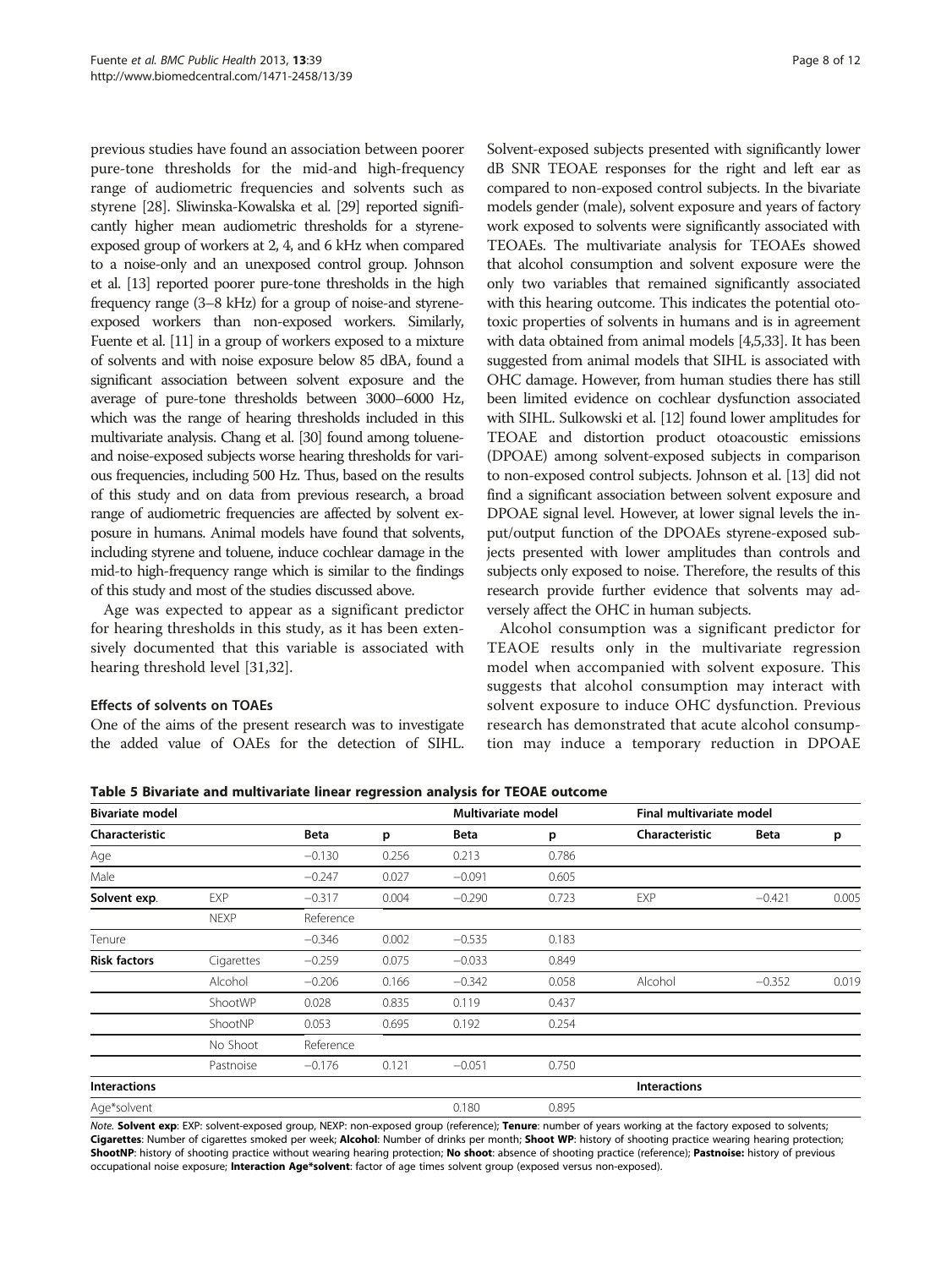| <b>Bivariate model</b> |             |             |          | Multivariate model |       | Final multivariate model |       |       |  |
|------------------------|-------------|-------------|----------|--------------------|-------|--------------------------|-------|-------|--|
| Characteristic         |             | <b>Beta</b> | p        | <b>Beta</b>        | р     | Characteristic           | Beta  | p     |  |
| Age                    |             | 0.293       | 0.007    | 0.527              | 0.466 | Age                      | 0.255 | 0.008 |  |
| Male                   |             | 0.086       | 0.431    | 0.033              | 0.840 |                          |       |       |  |
| Solvent exp.           | <b>EXP</b>  | 0.403       | p<0.0001 | 0.177              | 0.813 | EXP                      | 0.239 | 0.027 |  |
|                        | <b>NEXP</b> | Reference   |          |                    |       |                          |       |       |  |
| Tenure                 |             | 0.467       | p<0.0001 | 0.082              | 0.821 |                          |       |       |  |
| <b>Risk factors</b>    | Cigarettes  | $-0.048$    | 0.742    | $-0.255$           | 0.098 |                          |       |       |  |
|                        | Alcohol     | $-0.104$    | 0.477    | $-0.031$           | 0.834 |                          |       |       |  |
|                        | ShootWP     | $-0.064$    | 0.626    | 0.021              | 0.883 |                          |       |       |  |
|                        | ShootNP     | 0.224       | 0.086    | 0.257              | 0.098 |                          |       |       |  |
|                        | No Shoot    | Reference   |          |                    |       |                          |       |       |  |
|                        | Pastnoise   | 0.427       | p<0.0001 | 0.384              | 0.012 | Pastnoise                | 0.303 | 0.005 |  |
| <b>Interactions</b>    |             |             |          |                    |       | <b>Interactions</b>      |       |       |  |
| Age*solvent            |             |             |          | $-0.250$           | 0.840 |                          |       |       |  |

<span id="page-8-0"></span>Table 6 Bivariate and multivariate linear regression analysis for Random gap detection (average)

Note. Solvent exp: EXP: solvent-exposed group, NEXP: non-exposed group (reference); Tenure: number of years working at the factory exposed to solvents; Cigarettes: Number of cigarettes smoked per week; Alcohol: Number of drinks per month; Shoot WP: history of shooting practice wearing hearing protection; ShootNP: history of shooting practice without wearing hearing protection; No shoot: absence of shooting practice (reference); Pastnoise: history of previous occupational noise exposure; Interaction Age\*solvent: factor of age times solvent group (exposed versus non-exposed).

amplitudes at high frequencies without affecting auditory thresholds [\[34](#page-11-0)].

It was not surprising that gender appeared to be significantly associated with TEOAEs in the bivariate model. Previous research has demonstrated that female subjects have higher otoacoustic emission amplitudes than male subjects [[35,36\]](#page-11-0). In the present research females obtained higher TEOAE amplitudes as compared to males.

Based on the results discussed above, we may conclude that at least part of the decrement in hearing thresholds among solvent-exposed subjects relates to OHC

dysfunction, and that solvent-exposure is associated with OHC dysfunction in human subjects. This suggests that subjects exposed to solvents in this study may have presented with early peripheral auditory dysfunction.

#### Effects of solvents on the central auditory system

Solvent-exposed subjects presented with significantly poorer RGD results than non-exposed control subjects for all RGD subtests. The bivariate models showed that age, solvent exposure, history of past occupational noise exposure and years of factory work exposed to solvents

Table 7 Bivariate and multivariate linear regression analysis for HINT SRT outcome

| <b>Bivariate Model</b> |             |             |          | Multivariate model |       | Final multivariate model |       |       |
|------------------------|-------------|-------------|----------|--------------------|-------|--------------------------|-------|-------|
| Characteristic         |             | <b>Beta</b> | p        | <b>Beta</b>        | P     | <b>Characteristic</b>    | Beta  | p     |
| Age                    |             | 0.317       | 0.003    | $-0.080$           | 0.915 | Age                      | 0.252 | 0.014 |
| Male                   |             | 0.201       | 0.061    | 0.006              | 0.973 |                          |       |       |
| Solvent exp.           | EXP         | 0.343       | 0.001    | $-0.176$           | 0.826 | EXP                      | 0.330 | 0.001 |
|                        | <b>NEXP</b> | Reference   |          |                    |       |                          |       |       |
| Tenure                 |             | 0.370       | p<0.0001 | 0.010              | 0.978 |                          |       |       |
| <b>Risk factors</b>    | Cigarettes  | 0.089       | 0.542    | 0.204              | 0.204 |                          |       |       |
|                        | Alcohol     | 0.207       | 0.159    | 0.220              | 0.184 |                          |       |       |
|                        | ShootWP     | 0.052       | 0.698    | 0.013              | 0.932 |                          |       |       |
|                        | ShootNP     | $-0.104$    | 0.431    | $-0.039$           | 0.810 |                          |       |       |
|                        | No Shoot    | Reference   |          |                    |       |                          |       |       |
|                        | Pastnoise   | $-0.011$    | 0.918    | $-0.287$           | 0.065 |                          |       |       |
| <b>Interactions</b>    |             |             |          |                    |       | <b>Interactions</b>      |       |       |
| Age*solvent            |             |             |          | 0.567              | 0.669 |                          |       |       |

Note. Solvent exp: EXP: solvent-exposed group, NEXP: non-exposed group (reference); Tenure: number of years working at the factory exposed to solvents; Cigarettes: Number of cigarettes smoked per week; Alcohol: Number of drinks per month; Shoot WP: history of shooting practice wearing hearing protection; ShootNP: history of shooting practice without wearing hearing protection; No shoot: absence of shooting practice (reference); Pastnoise: history of previous occupational noise exposure; Interaction Age\*solvent: factor of age times solvent group (exposed versus non-exposed).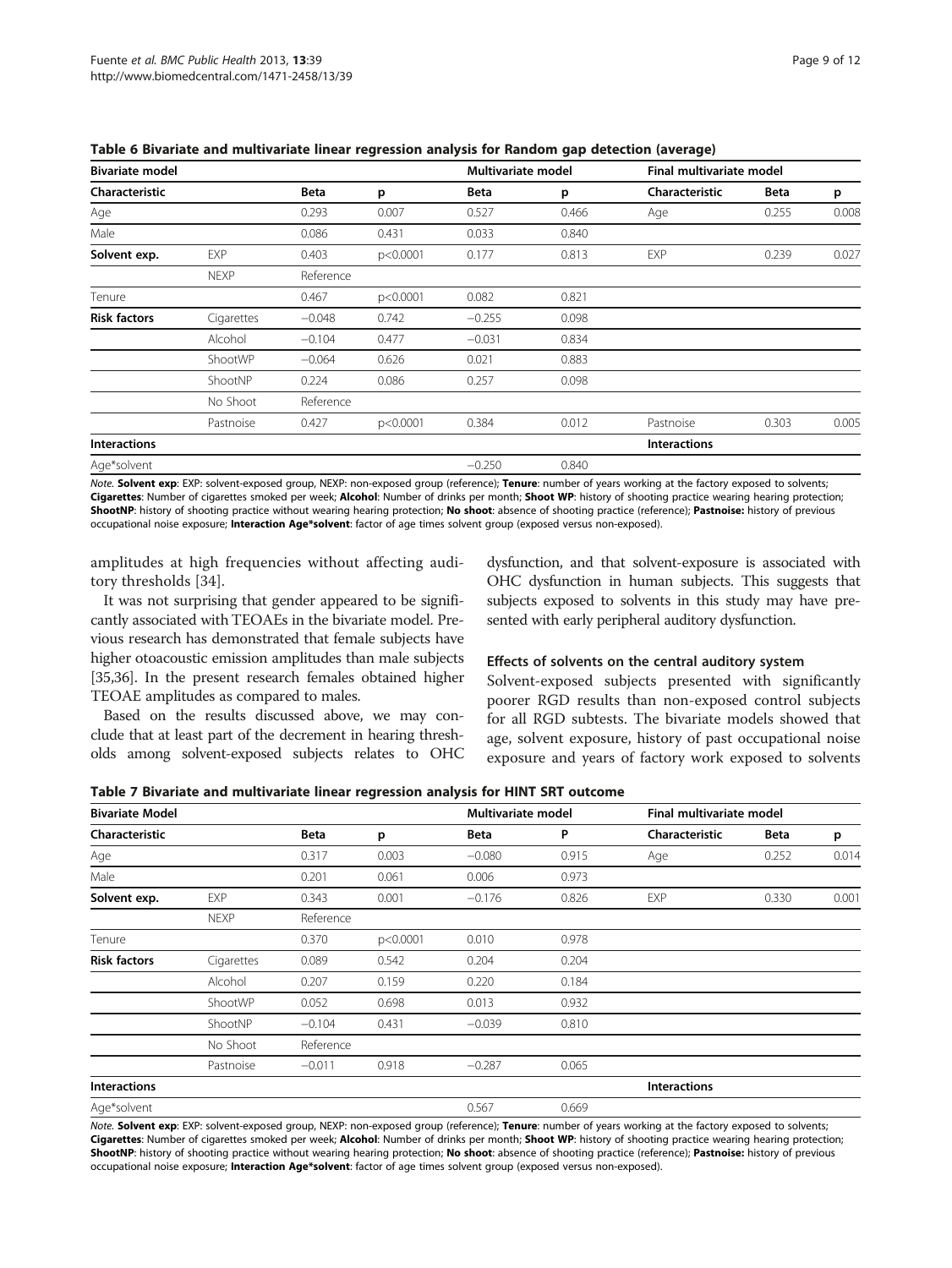| <b>Bivariate model</b> |             |           |       | Multivariate model |       | Final multivariate model |       |       |  |  |
|------------------------|-------------|-----------|-------|--------------------|-------|--------------------------|-------|-------|--|--|
| Characteristic         |             | Beta      | p     | <b>Beta</b>        | р     | Characteristic           | Beta  | p     |  |  |
| Age                    |             | 0.250     | 0.020 | 0.745              | 0.289 |                          |       |       |  |  |
| Male                   |             | 0.092     | 0.392 | 0.147              | 0.361 |                          |       |       |  |  |
| Solvent exp.           | EXP         | 0.306     | 0.004 | 1.013              | 0.177 | EXP                      | 0.306 | 0.004 |  |  |
|                        | <b>NEXP</b> | Reference |       |                    |       |                          |       |       |  |  |
| Tenure                 |             | 0.263     | 0.013 | $-0.231$           | 0.515 |                          |       |       |  |  |
| <b>Risk factors</b>    | Cigarettes  | 0.065     | 0.660 | 0.116              | 0.434 |                          |       |       |  |  |
|                        | Alcohol     | $-0.051$  | 0.732 | $-0.124$           | 0.413 |                          |       |       |  |  |
|                        | ShootWP     | $-0.062$  | 0.640 | $-0.101$           | 0.462 |                          |       |       |  |  |
|                        | ShootNP     | $-0.057$  | 0.670 | $-0.003$           | 0.982 |                          |       |       |  |  |
|                        | No Shoot    | Reference |       |                    |       |                          |       |       |  |  |
|                        | Pastnoise   | 0.098     | 0.368 | 0.078              | 0.534 |                          |       |       |  |  |
| <b>Interactions</b>    |             |           |       |                    |       | <b>Interactions</b>      |       |       |  |  |
| Age*solvent            |             |           |       | $-0.764$           | 0.534 |                          |       |       |  |  |

<span id="page-9-0"></span>Table 8 Bivariate and multivariate linear regression analysis for HINT composite outcome

Note. Solvent exp: EXP: solvent-exposed group, NEXP: non-exposed group (reference); Tenure: number of years working at the factory exposed to solvents; Cigarettes: Number of cigarettes smoked per week; Alcohol: Number of drinks per month; Shoot WP: history of shooting practice wearing hearing protection; ShootNP: history of shooting practice without wearing hearing protection; No shoot: absence of shooting practice (reference); Pastnoise: history of previous occupational noise exposure; Interaction Age\*solvent: factor of age times solvent group (exposed versus non-exposed).

were significantly associated with this auditory outcome. The multivariate analysis showed that age, history of past occupational noise exposure and solvent exposure were significant predictors of the score obtained in the RGD assessment. RGD evaluates temporal resolution in the auditory system. The results of this study suggest therefore that solvent exposure is associated with an adverse effect on temporal resolution abilities in human subjects. Temporal resolution relates to the capacity of the auditory fibres to encode timing information. Age was expected to be associated with RGD, as biologicalbased changes in the central auditory system have been reported [[37\]](#page-11-0), and the RGD relies on the synchrony of the auditory fibres.

Only a few studies investigating temporal resolution in solvent-exposed subjects have been carried out. Zamyslowska-Szmytke et al. [\[18](#page-11-0)] did not find an association between styrene exposure and performance in a temporal resolution task, the gaps-in-noise test (GIN [[38](#page-11-0)]). Differences between the present study results and those obtained by Zamyslowska-Szmytke et al. may be due to the difference in solvent exposures. In the present study subjects from both paint-making factories were exposed to a mixture of solvents comprising xylene, toluene, methyl ethyl ketone, and Stoddard solvent whereas in the study of Zamyslowska-Szmytke et al. subjects working in the fibreglass industry were mainly exposed to styrene. Thus, we may hypothesise that different solvents induce different auditory signs and symptoms at the level of CANS. However, another aspect that should also be considered is the type of task used to assess temporal resolution. The GIN test assesses temporal resolution based on a task of gap

detection in an ongoing stimulus of white noise. The RGD assesses temporal resolution based on a task where the subject is required to identify the gap in the onsets of two equal stimuli (tone bursts or clicks). Consequently, differences between both studies may also be due to the different procedures used to investigate temporal resolution. Further research using both procedures—GIN and RGD —among subjects exposed to mixtures of solvents or isolated solvents should be conducted, to clarify the differences observed between these studies.

#### Effects of solvents on speech perception

The bivariate models showed that age, solvent exposure and years of factory work exposed to solvents were significantly associated with HINT SRT and HINT composite. The multivariate regression analysis for HINT SRT showed that age and solvent exposure were significant predictors for this auditory outcome. For HINT composite the multivariate regression analysis showed that solvent exposure was the only significant predictor for this auditory outcome. Thus, for both speech perception in quiet and speech perception in noise, solvent exposure appeared significantly associated. This is in agreement with previous studies which have shown that solventexposed workers presented with poor results for speechin-noise tasks [\[13,39](#page-11-0)]. We hypothesise that the effect of solvents on speech perception abilities may be due to the effects of solvents on pure-tone thresholds along with adverse effects on the central auditory nervous system. Speech perception, especially in difficult listening environments, is a complex hearing function that relies not only on adequate sound detection but also on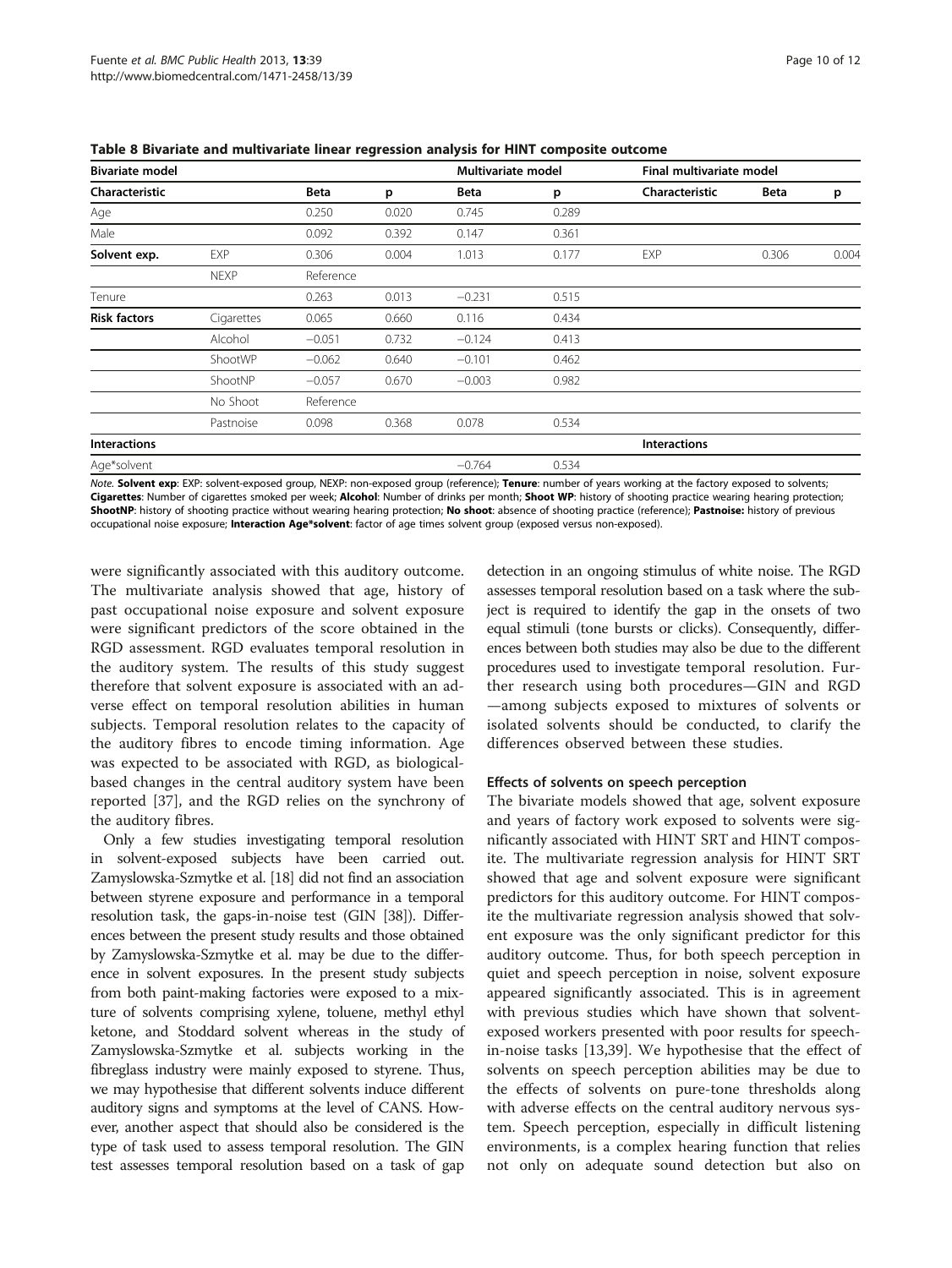normal processing of timing information within the CANS [[40,41\]](#page-11-0). As discussed above, solvent-exposed subjects in this study presented with poorer performance than nonexposed subjects on a task based on temporal processing. Therefore, speech perception may be affected in solventexposed persons as a secondary effect of solvents on the peripheral and central auditory systems. Taking into consideration the importance of speech perception in daily life activities, it is expected that solvent-exposed persons may encounter difficulties in a number of listening activities and thus their quality of life may be adversely affected. Further research should be carried out to determine the impact of solvent exposure on persons' quality of life.

#### Limitations of the study

The present study has some limitations. Partial exposure data was the main limitation in the characterisation of the solvent-exposed group. Airborne solvent concentrations were only available from the past three years. In terms of exposure history, we could only obtain the number of years each worker was exposed to solvents either in the current job category, or performing other duties in the same factory or at another paint-making factory. Therefore, accurate calculation of working life exposure indexes could not be obtained. It is most likely that exposure levels as well as the components of the solvent mixtures have changed throughout the working life of the workers. The lack of these data limits the results of the present study, and associations between levels of solvent exposure and auditory function could not be investigated. Another limitation was the selection of the control group. This group came from a totally different industrial sector to the solvent-exposed subjects. It was decided not to select control subjects from the paint-making factories studied as these subjects may still have some levels of exposure to solvents. Administrative personnel usually have to visit the manufacturing area and thus solvent exposure still occurs. Non-exposed control group subjects were employees of the University of Chile who performed different duties, from cleaning to administration. Thus, having a control group from a different area of industry may have partially biased the results found in the present study. However, it should be taken into account that even if solvent-exposed and control subjects came from different sectors of industry, they were matched according to their educational level and that may have diminished possible social differences that could affect test results.

#### The use of different tests to identify SIHL

This study has shown that solvent exposure is associated with poorer sound detection thresholds, lower OAE response amplitudes, reduced central auditory functioning as measured by a temporal resolution task (RGD), and poorer speech perception abilities. These signs are likely to be due

to the oto- and neurotoxic properties of solvents. Therefore, the assessment of SIHL should include tests exploring the peripheral and central auditory system. Evidence from this and other studies has consistently demonstrated that the exclusive use of pure-tone audiometry is not adequate when assessing SIHL. A conference on the deleterious effects of noise and solvents on the auditory system was held in Lodz, Poland [\[42\]](#page-11-0). Among the suggestions that arose from this conference, the need to include central auditory tests in the monitoring of SIHL was highlighted. The present study provides evidence that the RGD test and the HINT are suitable clinical tools for the detection of central auditory dysfunction associated with solvent exposure. Further research investigating central auditory effects using electrophysiological measurements should also be conducted. Finally, this study provides evidence concerning the use of otoacoustic emissions to detect cochlear-related dysfunction induced by solvent exposure. This tool should be incorporated in hearing conservation programmes targeted at solvent-exposed workers with the aim to early identify deleterious effects of solvents on the OHC. In conclusion, according to the results of this research pure-tone audiometry along with TEOAEs and the RGD test are suitable procedures to evaluate SIHL. If time is available and the costs are considered reasonable the HINT can be also incorporated in the test battery to determine the impact of SIHL on speech perception abilities.

#### Conclusions

According to the findings of this research solventexposure is associated with both cochlear and central auditory dysfunction. Test results for PTA, TEOAE, RGD and HINT appeared significantly associated with solvent exposure. Therefore, a comprehensive audiological test battery which incorporates peripheral and central tests should be used when assessing solventexposed individuals. The tests utilised in the present research, or similar ones, can be used for such purpose. In particular, the RGD test appears as a sensitive tool to detect central auditory dysfunction. Finally, from the results of this research we can conclude that the sole use of pure-tone audiometry is not sufficient to monitor and/or assess hearing among solvent-exposed workers and that solvent-exposed workers should be incorporated in hearing conservation programmes regardless of their noise exposure levels.

#### Competing interests

The authors declare that they have no competing interests.

#### Authors' contributions

AF contributed to the study design, collection, analysis of data, and writing the paper. BM contributed to the study design, analysis of data and writing the paper. LH contributed to the analysis of data and writing the paper. All authors approved the final version of the manuscript.